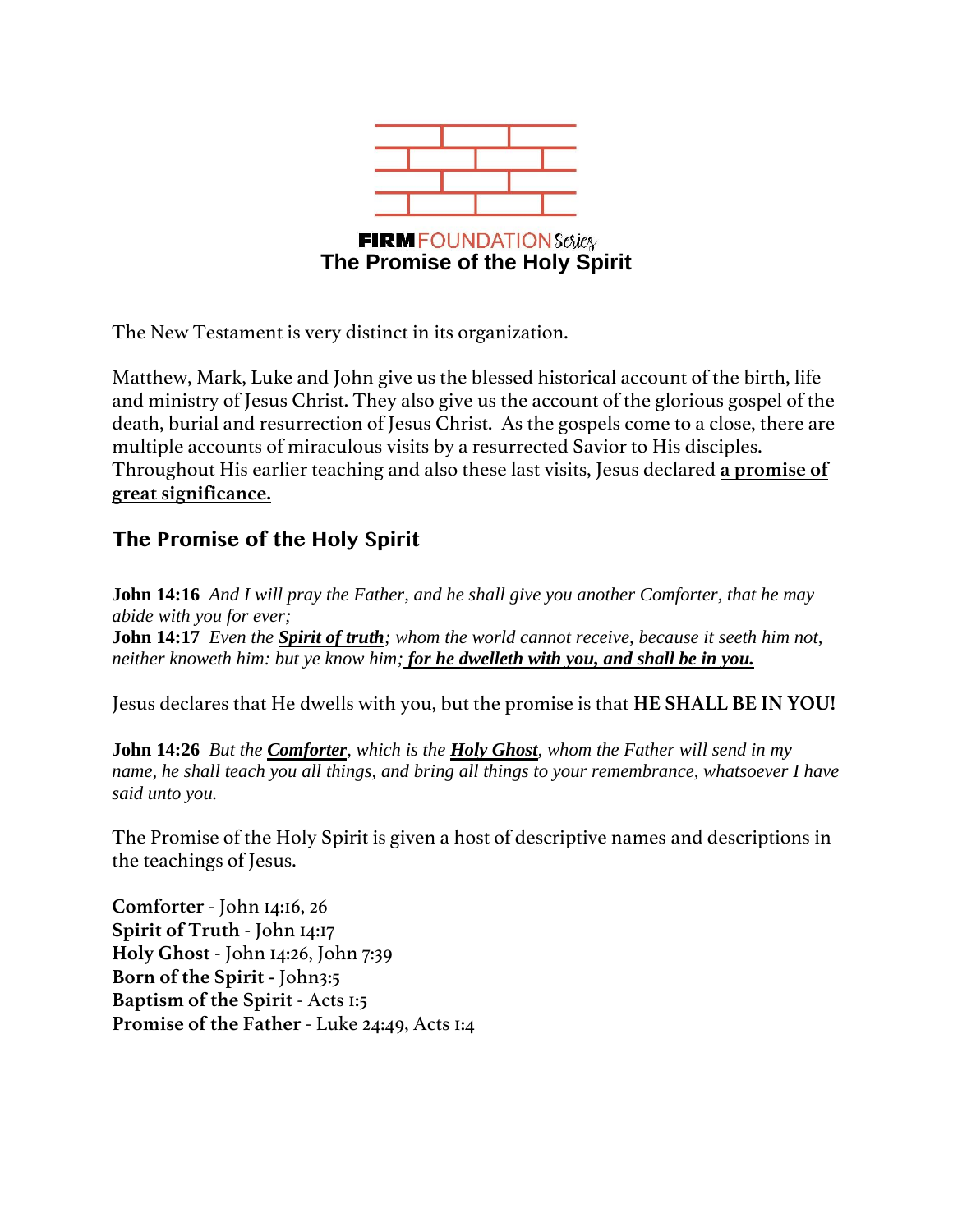## **The commission of "remission of sins" and the "promise of the Spirit."**

**Luke 24:47** *And that repentance and remission of sins should be preached in his name among all nations, beginning at Jerusalem.*

**Luke 24:48** *And ye are witnesses of these things.*

**Luke 24:49** *And, behold, I send the promise of my Father upon you: but tarry ye in the city of Jerusalem, until ye be endued with power from on high.* 

- The Holy Ghost is called the Promise of the Father.
- This identifies with John 14:26 "whom the Father will send in my name."

#### **A significant command for this promise is given in Luke 24:49.**

- Waiting in Jerusalem, it was a promise yet to come.
- Every command of the Lord is significant. The Lord directed Moses to take the children of Israel to the Red Sea. This was to be their baptism by water and Spirit.

**John 7:37** *In the last day, that great day of the feast, Jesus stood and cried, saying, If any man thirst, let him come unto me, and drink.*

**John 7:38** *He that believeth on me, as the scripture hath said, out of his belly shall flow rivers of living water.*

**John 7:39** *(But this spake he of the Spirit, which they that believe on him should receive: for the Holy Ghost was not yet given; because that Jesus was not yet glorified.)*

The Gospels of Matthew, Mark, Luke and John end:

- **WITHOUT** the Promise of the Holy Ghost being poured out.
- **WITHOUT** the church being established.

The book of Acts begins as Luke writes of the last days of Jesus in Chapter 1. He reemphasizes again that the Holy Ghost is the promise of the Father.

**Acts 1:4** *And, being assembled together with them, commanded them that they should not depart from Jerusalem, but wait for the promise of the Father, which, saith he, ye have heard of me.*

**Acts 1:5** *For John truly baptized with water; but ye shall be baptized with the Holy Ghost not many days hence.*

The disciples and followers of Jesus were **waiting in Jerusalem.**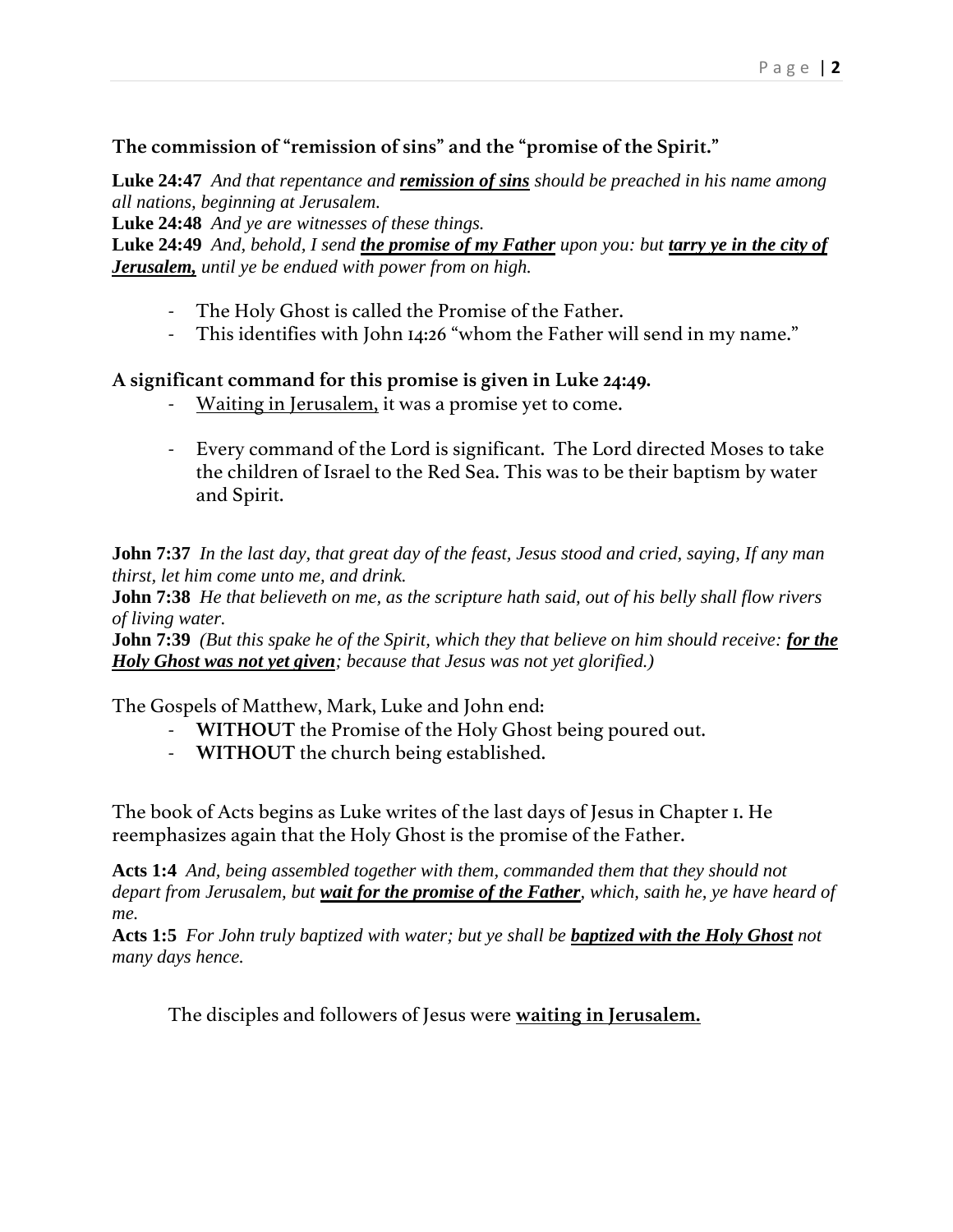# **Acts Chapter 2 is the fulfillment of this waiting**.

#### **Acts 2:1** *And when the day of Pentecost was fully come, they were all with one accord in one place.*

**Acts 2:2** *And suddenly there came a sound from heaven as of a rushing mighty wind, and it filled all the house where they were sitting.*

**Acts 2:3** *And there appeared unto them cloven tongues like as of fire, and it sat upon each of them.*

**Acts 2:4** *And they were all filled with the Holy Ghost, and began to speak with other tongues, as the Spirit gave them utterance.*

- This fulfillment is what they had been waiting for. They had been given a promise and were told to wait. Now it had come to pass.
- As they were filled with the promise they began to speak in other tongues. A heavenly and unknown language.
- They were not waiting to speak in tongues, they were waiting to be filled. The evident sign of being filled was God's choice, not of man's wisdom.
- We do not teach to be filled with tongues, but rather to be filled with the Spirit. If you desire to be filled, God will fill the surrendered vessel and you will speak in other tongues.

## **Acts 2:12** *And they were all amazed, and were in doubt, saying one to another, What meaneth this?*

**Acts 2:13** *Others mocking said, These men are full of new wine.*

- This was an amazing circumstance to the believer and to the unbeliever. Some believed, some did not, some even mocked and made fun.
- Because there was some confusion, Peter who had been given the keys to the Kingdom began to preach the first sermon of the Church.

**Acts 2:14** *But Peter, standing up with the eleven, lifted up his voice, and said unto them, Ye men of Judaea, and all ye that dwell at Jerusalem, be this known unto you, and hearken to my words:* **Acts 2:15** *For these are not drunken, as ye suppose, seeing it is but the third hour of the day.* **Acts 2:16** *But this is that which was spoken by the prophet Joel;*

**Acts 2:17** *And it shall come to pass in the last days, saith God, I will pour out of my Spirit upon all flesh: and your sons and your daughters shall prophesy, and your young men shall see visions, and your old men shall dream dreams:*

- Peter declared that this is the promise of the Old Testament also. The outpouring of the Spirit upon all flesh.

# **This is that, or This is it!**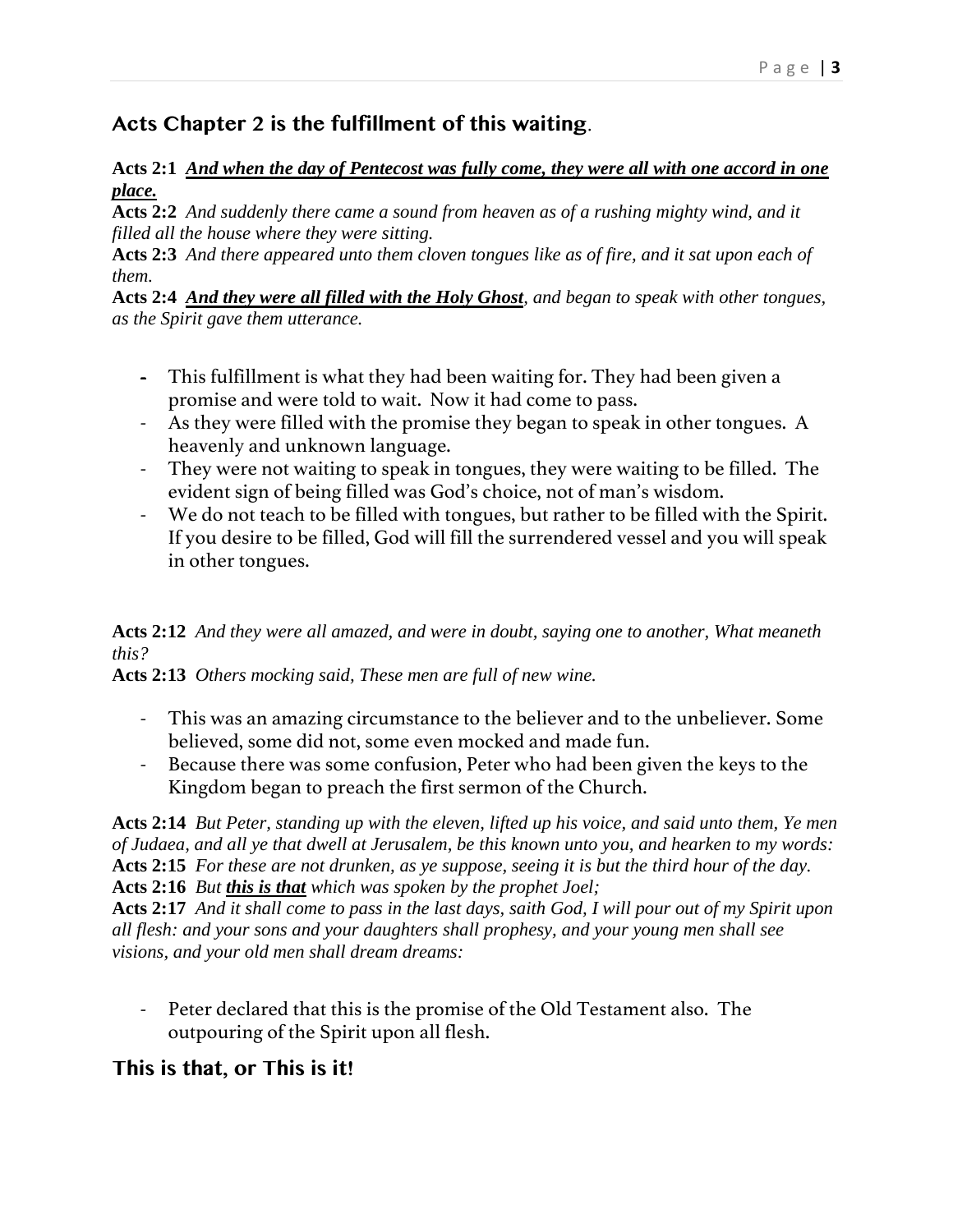#### **Peter preaches the life, the ministry and death of Jesus Christ.**

**Acts 2:22** *Ye men of Israel, hear these words; Jesus of Nazareth, a man approved of God among you by miracles and wonders and signs, which God did by him in the midst of you, as ye yourselves also know:*

**Acts 2:23** *Him, being delivered by the determinate counsel and foreknowledge of God, ye have taken, and by wicked hands have crucified and slain:*

**Acts 2:24** *Whom God hath raised up, having loosed the pains of death: because it was not possible that he should be holden of it.* 

**Acts 2:32** *This Jesus hath God raised up, whereof we all are witnesses.*

**Acts 2:33** *Therefore being by the right hand of God exalted, and having received of the Father the promise of the Holy Ghost, he hath shed forth this, which ye now see and hear.*

- Peter makes two powerful declarations in this verse:
	- A. Jesus has ascended to a place of power by the right hand of God.
	- B. Everything He spoke on earth is now given to him in authority to fulfill.

#### **Acts 2:33** *Therefore being by the right hand of God exalted, and having received of the Father the promise of the Holy Ghost, he hath shed forth this, which ye now see and hear.*

- 1. This is the fulfillment Promise of the Father. This is the Holy Ghost.
	- No other place in Scripture declares that this is it, that this is the promise of the Holy Spirit.
	- No where else is such a momentous event in all of scripture that would be the fulfillment of this great Promise.
- 2. It is evidenced by which ye see and hear. **They spoke in other tongues.**

**Acts 2:37** *Now when they heard this, they were pricked in their heart, and said unto Peter and to the rest of the apostles, Men and brethren, what shall we do?* **Acts 2:38** *Then Peter said unto them, Repent, and be baptized every one of you in the name of Jesus Christ for the remission of sins, and ye shall receive the gift of the Holy Ghost.*

We preach Acts 2:38 as the centrality of the Salvation message. The events and sermon of Acts chapter 2 are the culmination of the promises in Matthew, Mark, Luke, John and Acts Chapter 1. This fulfillment is the reason for the death, burial and resurrection.